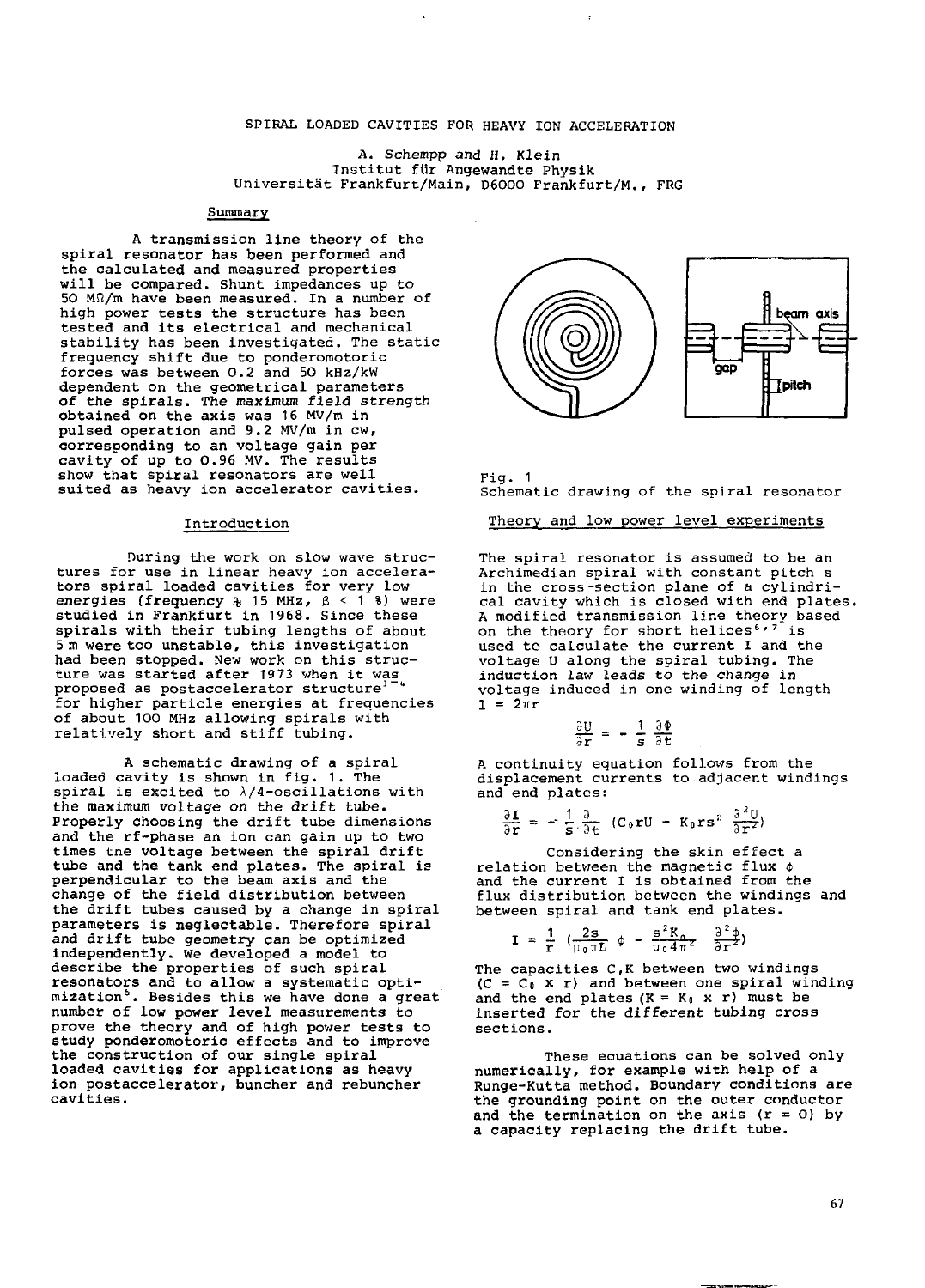The lowest mode is similar to a X/4-oscillation. Fig, 2 shows the voltage and current distribution along the spiral tubing. The measurements were done by bead perturbation method using disc and needle shaped probes<sup>8</sup>.

For the shunt impedance  $\eta$  the following definition is used

$$
\eta = \frac{4U_{\text{M}}^2}{N \cdot L}
$$

U<sub>M</sub>, the maximum voltage on the<br>drift tube, is obtained by integrating the peak electrical field E<sub>,</sub> along the beam<br>axis of the resonator of length L.

$$
U_M = \frac{1}{2} \int_{0}^{L} |E_z| dz
$$

For the calculation of the power loss N the current enhancement between the spiral windings is considered in a way similar to the method used for helices<sup>9</sup> (losses in the outer conductor are neglected) . The transit time factor is not con-sidered in this definition of shunt impedance, because as mentioned above, spiral optimization is in practice independent of the drift tube arrangement which can be optimized separately. Figs. 3 and 4 illustrate for some examples the parameter dependance of the shunt impedance. In fig.3 the shunt impedance n of spirals as 'function of the pitch s is shown. The<br>curves in fig. 4 show the shunt impedance<br>as function of the length L for different spiral tubing cross sections.

The theory indicates that the shunt impedance decreases with increasing tubing diameter d and that an optimum value for the ratio of pitch s to wire diameter d of  $s/d \approx 2$  should be chosen. The limits imposed by the required stability of the spirals and the cooling water flow thus become clear.

Fig. 5 shows the parameter dependance of the shunt impedance if only one parameter is varied, referred to the<br>optimized value of  $n = 38.2$  MR for a spiral<br>with  $L = 20$  cm,  $d = 2.0$  cm,  $s = 4.0$  cm,<br>gapwidth  $g = 2.5$  cm, and drift tube length<br>5. cm for a frequency of 108.5 MHz. **The thick tubing was** chosen to have **sufficient stability,** which varies roughly **proportional to d\* as will be** shown later in **the experimental data.**



a material





Fig. 3 Shunt impedance n of spirals as function of the pitch s. Tubing diameter 1.2 cm, frequency 100 MHz, tank diameter 35 cm



Fig. 4 Shunt impedance  $n$  of spirals as function of the tank length L for different spiral cross sections. Tubing diameter 2.0 cm, tank diameter 35 cm. pitch s 4.0 cm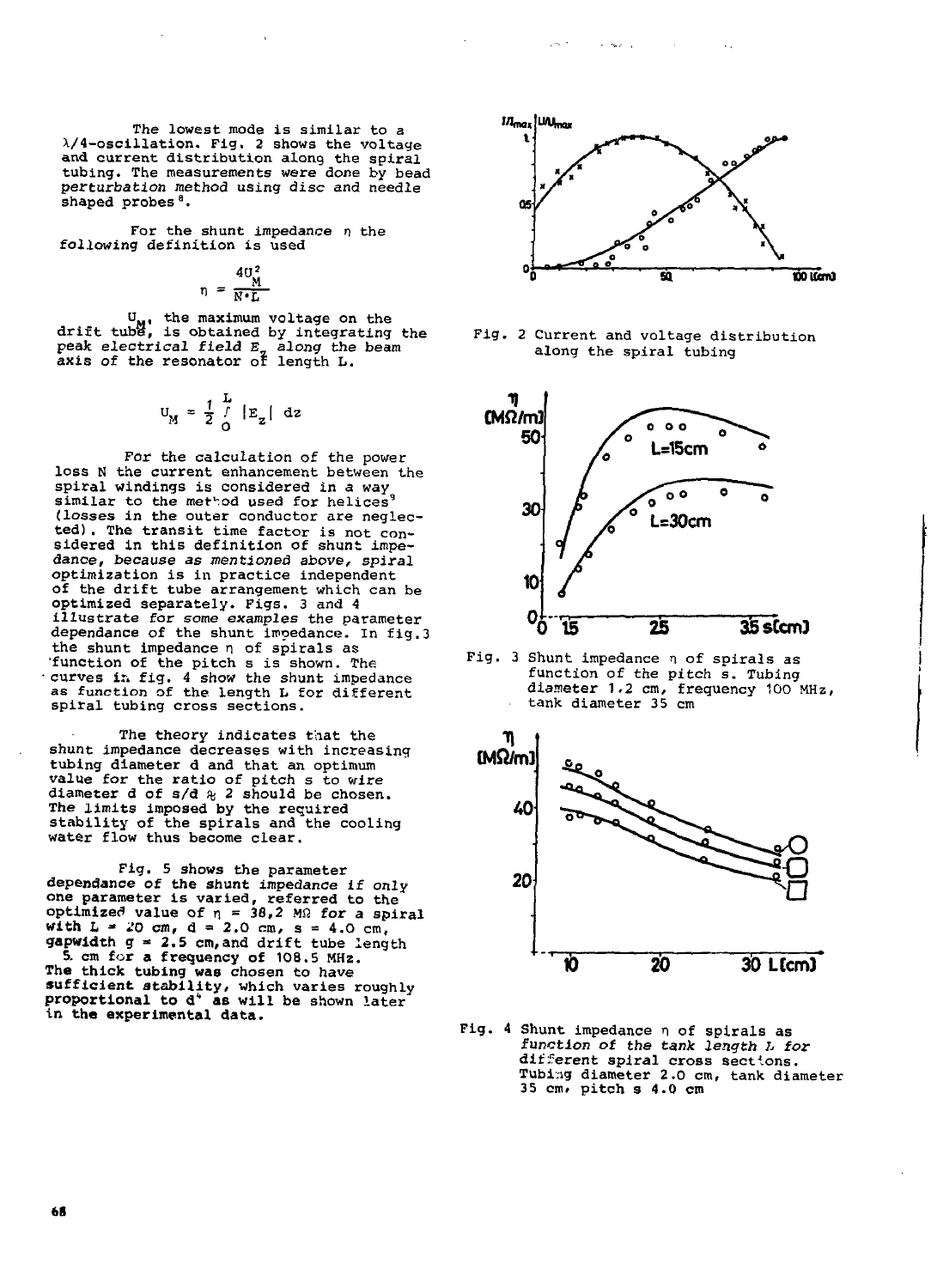Table 1 shovs the parameters and the shunt impedances for the ten spiral resonators, which had been studied in high power tests. The measured and calculated values of the shunt impedance n are in verygood accordance. Values for *n* up to<br>50 M $\Omega$ /m and for  $R_p \approx n \cdot L$  up to 8 M $\Omega$  were<br>measured.

# High power tests

A number of high power tests was made to investigate the operating stability of the spiral at field levels necessary in working accelerators and to test the sizing and the mechanical construction of tha spiral, the rf coupling, the drift tubes, the tank dimensions, and the cooling system.

For these tests a transmitter was used which delivers a rf power up to N = 100 kW (duty cycle 100 %), resp. N =<br>*200 kW (duty cycle 25* %) at a frequency of<br>108.5 MHz. The rf power is fed in by a  $50$   $\Omega$ -coaxial line and a small watercooled loop. Impedance matching better than 50 dB could be reached by adjusting the angle between the loop and the spiral plane. The cooling of the spiral conductor and the drift tube was provided by an additional tube inside the spiral as indicated in fig. 6 (except spirals IV- VII which are constructed of two parallel tubes brazed together).



referred to an optimized spiral if only one parameter is varied



Fig. 6 Cross sections of the spiral tubing for the spiral resonators tested.

| Table |  |
|-------|--|
|       |  |

 $\ddot{\phantom{a}}$ 

|  |  |  |  | Parameters of the spiral resonators |
|--|--|--|--|-------------------------------------|
|--|--|--|--|-------------------------------------|

| No. of<br>the<br>spiral | tank<br>length<br>ı. | tank<br>radius | pitch s | spiral<br>tubing<br>diam. d                 | gap<br>width<br>q | $\mathbf{Q}_{\mathbf{Q}}$ | $R_p$          | η                  | $n_{\rm eff}$ | opt.<br>narticle<br>energy | $\mathbf{R}_{\mathbf{p}}$ | η    |
|-------------------------|----------------------|----------------|---------|---------------------------------------------|-------------------|---------------------------|----------------|--------------------|---------------|----------------------------|---------------------------|------|
| [cm]                    | [cm]                 | [cm]           | (cm)    | (cm)                                        |                   |                           |                | [MG] [MG/m] [MG/m] | {MeV/N}       | [MQ]                       | $[M\Omega/m]$             |      |
|                         |                      |                |         |                                             |                   |                           |                |                    |               |                            |                           |      |
| $\mathbf{I}$            | 14.7                 | 12.0           | 1.4     | 0.8                                         | 5.85              | 3030                      | 7.4            | 50.1               | 30.4          | 2.3                        | 7.7                       | 52.5 |
| II                      | 14.7                 | 12.0           | 2.4     | 1.2                                         | 5,85              | 2650                      | 7.4            | 49.9               | 30.3          | $2 - 3$                    | 7.3                       | 49.7 |
| 111                     | 13.4                 | 12.5           | 1.7     | 1.2                                         | 2.2               | 2695                      | 5.1            | 38.4               | 30.6          | 0.8                        | 5.3                       | 39.8 |
| 1V                      | 27.0                 | 17.5           | 3.1     | $2 \times 1.2$                              | 8.5               | 4430                      | 8.1            | 29.9               | 20.1          | 4.5                        | 8.1                       | 29.8 |
| v                       | 20.7                 | 17.5           | 3.1     | $2 \times 1.2$                              | 5.8               |                           | 4270 7.15 34.5 |                    | 24.3          | 2.75                       | 7.5                       | 36.3 |
| VI                      | 18.0                 | 17.5           | 3.1     | $2 \times 1.2$                              | 4.0               | 4125                      |                | 7.05 39.2          | 28.6          | 2.0                        | 7.15                      | 39.8 |
| VII                     | 16.2                 | 17.5           | 3.1     | $2 \times 1.2$                              | 3.1               | 4030                      |                | 7.043.0            | 33.3          | 1.8                        | 6.9                       | 42.5 |
| VIII                    | 27.5                 | 17.5           | 4.5     | $0.5$ cm<br>edge radius<br>$2.0 \times 2.0$ | 8,25              | 4275                      |                | $6.6$ 24.0         | 17.3          | 5.0                        | 6.7                       | 24.5 |
| ΙX.                     | 18.0                 | 17.5           | 4.5     | $2.0 \times 2.0$                            | 3.5               | 4330                      |                | $6.0$ $33.5$       | 27.6          | 2.25                       | 5.9                       | 32.9 |
| x                       | 20.0                 | 17.5           | 4.0     | 2.0                                         | 2.5               | 4810                      | 7.7            | 38.8               | 31.8          | 2.0                        | 7.6                       | 38.2 |

**theor y**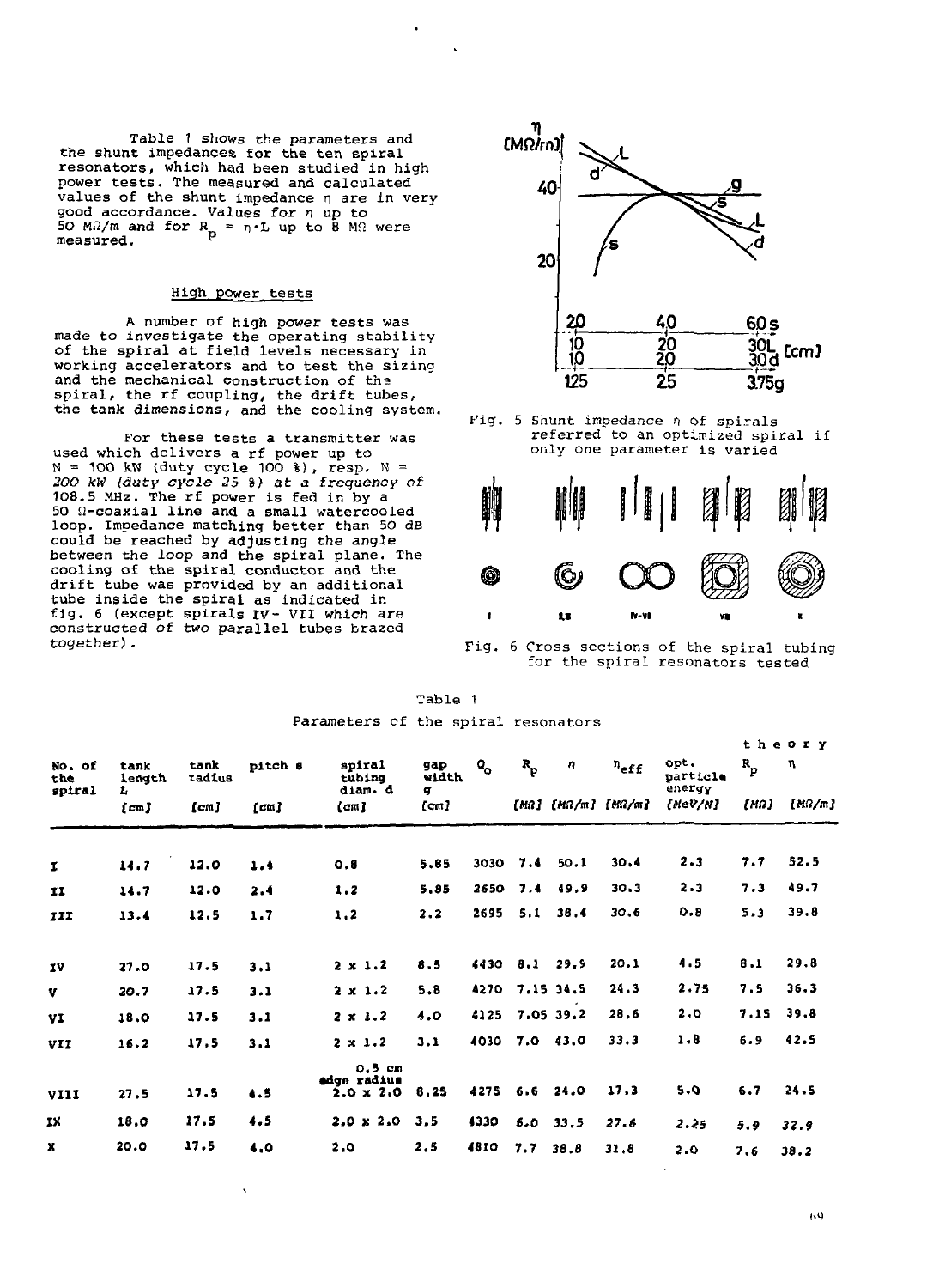Fig. 7 shows a general layout of the test devices. Ten spiral resonators were tested at rf power levels of 40 kW or more. Each of them has to be tuned up with power levels of about 20 kW at small duty cycle for some hours. After this conditioning the resonators could also be operated at very small power levels without multipactorlng. The first spirals with thin tubing diameter showed a large frequency shift due to radiation pressure and amplitude modulation of the tank pick-up signal. These oscillations are favoured by the fact that the spirals can only be fixed mechanically at the grounding point. An additional effect comes from the current maximum on the first winding as shown in fig. 2. At high field levels such spirals can only be operated with sophisticated and expensive control devices.

Therefore we increased the tubing diameter and wound the spirals with a greater pitch to improve stability. Table 2 shows the results of the high power tests. In comparison with spirals  $I - III$ , the spirals  $IV - VII$  have a smaller static frequency shift Af<sub>atat</sub>, which indicates<br>a light increase with smaller gap widths g and tank lengths L. These tests were made in a tank with movable end plates. Thus tank and spiral geometry remained unchanged, except the spiral had to be shortened to give the proper resonance frequency of 108.5 MHz.

At levels of about 50 kW (duty cycle 100 %) the static frequency shift nevertheless had values of more than 100 kHz, which is clearly more than the bandwidth. Under such operating conditions one has "overhanging" resonance curves and thereby needs sophisticated control devices. For further improvement of. the stability the next spirals were milled out of a copper plate and brazed together as indicated in fig. 6. With this method the spirals could be  $n_d$ de with a tubing diameter of 20 mm and a wall thickness of 4 mm. Tie experiments shoved a very small frequency shift of less than  $0.2$  kHz/kW, and the tendency to vibrations was considerably reduced.

These milled spirals could be run in pulsed operation even without any control loop with a phase ripple between spiral<br>pick-up and power line of less than 1 <sup>0</sup> at<br>a rf power of 20 kW (dut, cycle 20 %).<br>With our control loop (pan iwidth 25 <sup>- 7</sup>7)<br>the spiral resonators VIII and IX can be<br>operated wit power level. Only if the pulse repetition rate equals a mechanical resonance up to 10° were measured.

Fig. 8 shows a view of bpiral resonator X with rf coupling loop and tuning ball.



Fig. 7 Block diagram of the high power test arrangement

### Table 2

#### •Results of high nower tests on soiral resonators

|                         |                   | duty cycle '00 %            |                           |                   | duty cycle 25 %             |                            |                                                                       |
|-------------------------|-------------------|-----------------------------|---------------------------|-------------------|-----------------------------|----------------------------|-----------------------------------------------------------------------|
| No. of<br>the<br>spiral | $N_{max}$<br>1501 | $E_{\rm z_{max}}$<br>[MV/n] | $\Delta U_{eff}$<br>( HV) | $N_{max}$<br>1kW1 | $\varepsilon_{\rm z_{max}}$ | $\omega_{\tt eff}$<br>[MV] | static fre-<br>quency shift<br>$-Lr_{\text{start}}$<br>$[x_1/x_2/kM]$ |
|                         |                   |                             |                           |                   | [M]/n                       |                            |                                                                       |
| ı                       | 48                | 7.5                         | 0.46                      | 123               | 12.1                        | 0.74                       | 57                                                                    |
| 11                      | 49                | 7.6                         | 0.46                      | 150               | 13.5                        | 0.84                       | 4.5                                                                   |
| III                     | 38                | 9.2                         | 0.40                      | 117               | 16.1                        | 0.69                       | 20                                                                    |
| IV                      | 41                | 5.1                         | 0.47                      | 157               | 10.1                        | 0.93                       | 2.1                                                                   |
| v                       | 40                | 5.2                         | 0.45                      | 164               | 10.4                        | 0.91                       | 2.2                                                                   |
| VI!                     | 40                | 5.0                         | 0.45                      | 150               | 11.3                        | 0.88                       | 2.5                                                                   |
| vıÈ                     | 40                | 7.2                         | 0.46                      | 150               | 14.0                        | 0.90                       | 3.2                                                                   |
| VIII                    | 85                | 5.6                         | 0.64                      | 165               | 7.9                         | 0.88                       | < 0.2                                                                 |
| IX.                     | 80                | 9.2                         | 0.68                      | 160               | 13.0                        | 0.96                       | 40.2                                                                  |



Fig. 8 View of spiral resonator X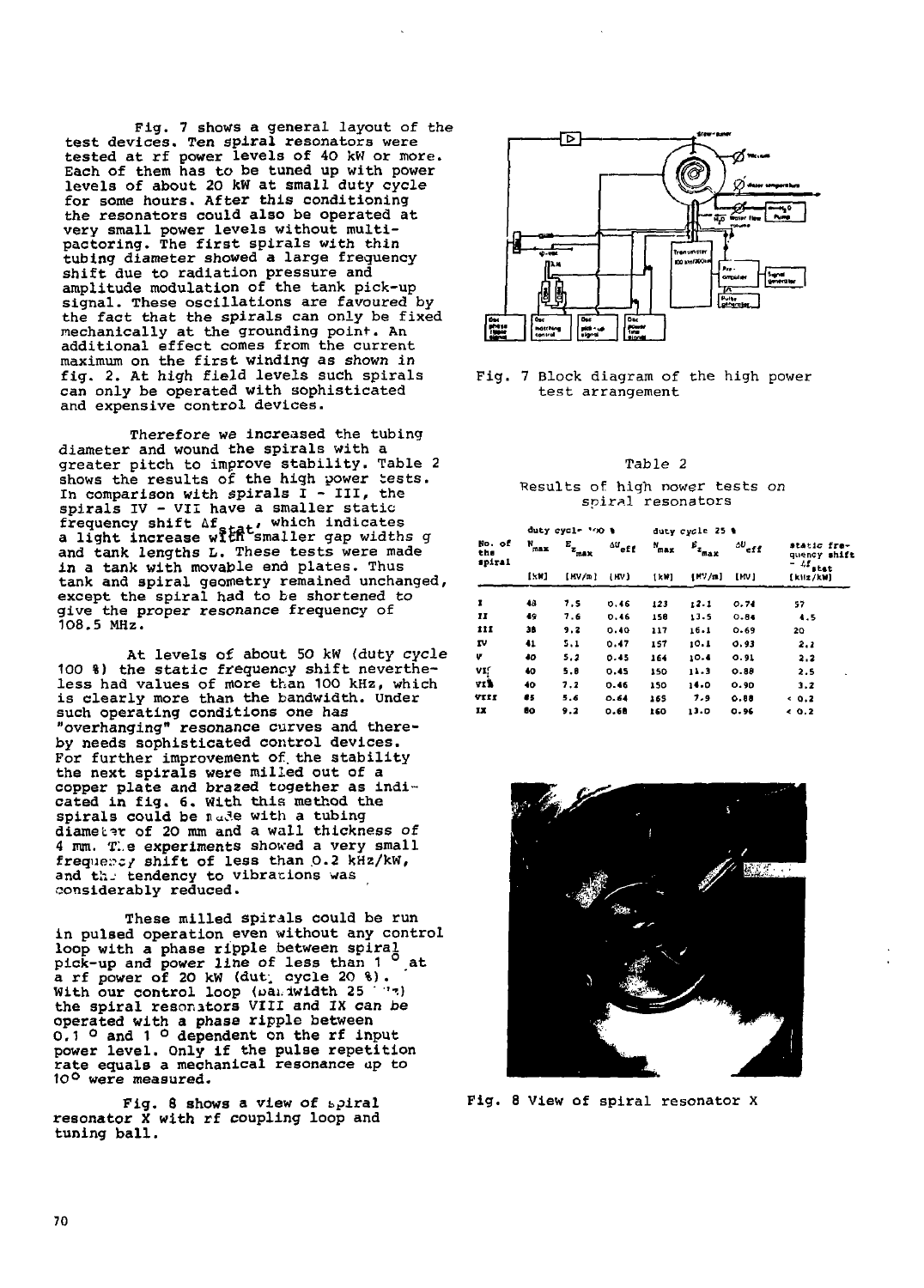Spiral X is under test now and rf power up to 150 kW in pulsed operation has already been achieved. This spiral has a higher shunt impedance and preliminary results indicate that their stability is as good as of spirals VIII and IX.

As can be seen in Table 2 rf power levels up to 85 kW (duty cycle 100 %) and 165 kW (duty cycle 25 %) and axial field strength up to 16 MV/m could be obtained. The corresponding voltage gain was 0.68 MV, resp. 0.96 MV per section.

### Possible Applications

These good results show that such spiral resonators are well suited for post acceleration of heavy ions with a MP Tandem as injector. For example a chain of 30 of such resonators, which are individually phased, provide a voltage gain of 15 MV with a total length of about 7 m (with integrated quadrupoles) and a power consumption of only 40 kW per section.

This voltage gain leads to final<br>energies of 6 MeV/N for Br<sup>+26</sup> and of 12 MeV/N for  $C^{+6}$ , using the general layout and the data of the Tandem machine described in<sup>10</sup>. Fig. 9 shows a possible arrangement for such a resonator chain. The acceptance with cne singulet quadrupole per cavity is 3.0 cm mrad (normalized), using only one singulet for every second cavity 1.3 cm mrad are calculated. Further details and other focusing methods see ''.

Since the cavities can be operated at much higher field levels than assumed here, the voltage gain of the post accelerator can be increased up to a factor of two by running with higher rf power in pulsed operation. Other possible applications of spiral resonators are their use for buncher, rebuncher, and for injector linacs for synchrotrons.

#### **Conclusions**

The results of calculations and experiments show that spirals can be built with high shunt impedance and very good stability. In CW operation field strengths on axis up to 9.2 W/m (16.1 MV/m, duty cycle 25 %) corresponding to voltage gains per section of 0.68 MV (0.96 W ) were achieved. With such stable spirals oscillations and static frequency shift can be supressed almost totally. With 100 % duty cycle phase ripple could be made smaller than  $1.0$   $\circ$  for a rf power of 80 kW.

Increasing the mechanical stability of the spirals causes a drop in shunt impedance but the operation range can be shifted to very high power levels without high control device requirements. The high shunt impedance and the good stability lead to obvious advantages compared to short



### Pig. 9 Block of spiral resonators

A/2-helices in the energy range up to 5 MeV/N (above 5 MeV/N helices have comparable shunt impedances and are as stable as spirals, because they can be<br>made of thick tubing, too<sup>12</sup>). The construc-<br>tion of the spiral, the tank, the watercooled rf coupling with the rubber sealed alumina disc, and the slow tuning device are well proved, so that we now have spiral resonators, which are adaptable for use in modular assemblies of independently phased resonator chains, as heavy ion post accelerators or injectors into synchrotrons for variable charge to mass ratio, or buncher and rebuncher cavities.

### Acknowledgements

The authors would like to express their gratitude to K.-H. Buchberger, W. Caspar, Dr. H. Deitinghoff, T. Harji, G. Hausen, J. Krause, W. Rohrbach, H. Stocker for valuable help.

Work supported by the Bundesminasterium fur Forschung und Technolcgie.

Computations were done at the Hochschulrechenzentrum, Universitat Frankfurt/M.

### References

- <sup>1</sup> G.J. Dick and K.W. Shepard, Appl.
- Physics Lett. 24, 40 (1974). R.H. Stokes and D.D. Armstrong LA-5856 (1975).
- <sup>3</sup> D.D. Armstrong, P.J. Bendt, B.H.Erkkila, J.S. Lunsford, J.P. Shipley, R.H. Stokes, J. Sutton, Part. Ace. 6, 175 (1975).
- A. Gamp, M. Glaser, G. Ihmels, E. Jaeschke, R. Repnow, DPG-Friihjahrstagung Baden (1976) .
- <sup>5</sup> A. Schempp, H. Klein, Nucl. Instr. Meth.<br><sub>2</sub> 135, 409 (1976).
- <sup>6</sup> A. Schempp, Thesis (Univ. Frankfurt/M., 1973) .
- A. Schempp, H. Klein,
- Nucl. Instr. Meth. 136, 29 (1976).<br><sup>8</sup> W. Rohrbach, A. Schempp,<br>Univ. Frankfurt/M., Int. Rep. 75-11.
- ' 0. Siart, Thesis (Univ. Frankfurt/M., 1970).
- <sup>10</sup> H. Deitinghoff, H. Klein, M. Kuntze, J. E. Vetter, E. Jaeschke, R. Repnow,
- KFK-Bericht 2141 (1975), GEK Karlsruhe <sup>11</sup> H. Deitinghoff, P. Junior, H. Klein, this conference.
- <sup>12</sup> A. Schempp, P. Feiql, H. Klein,<br>GSI-Bericht PB-4-75,(1975) Darmstadt